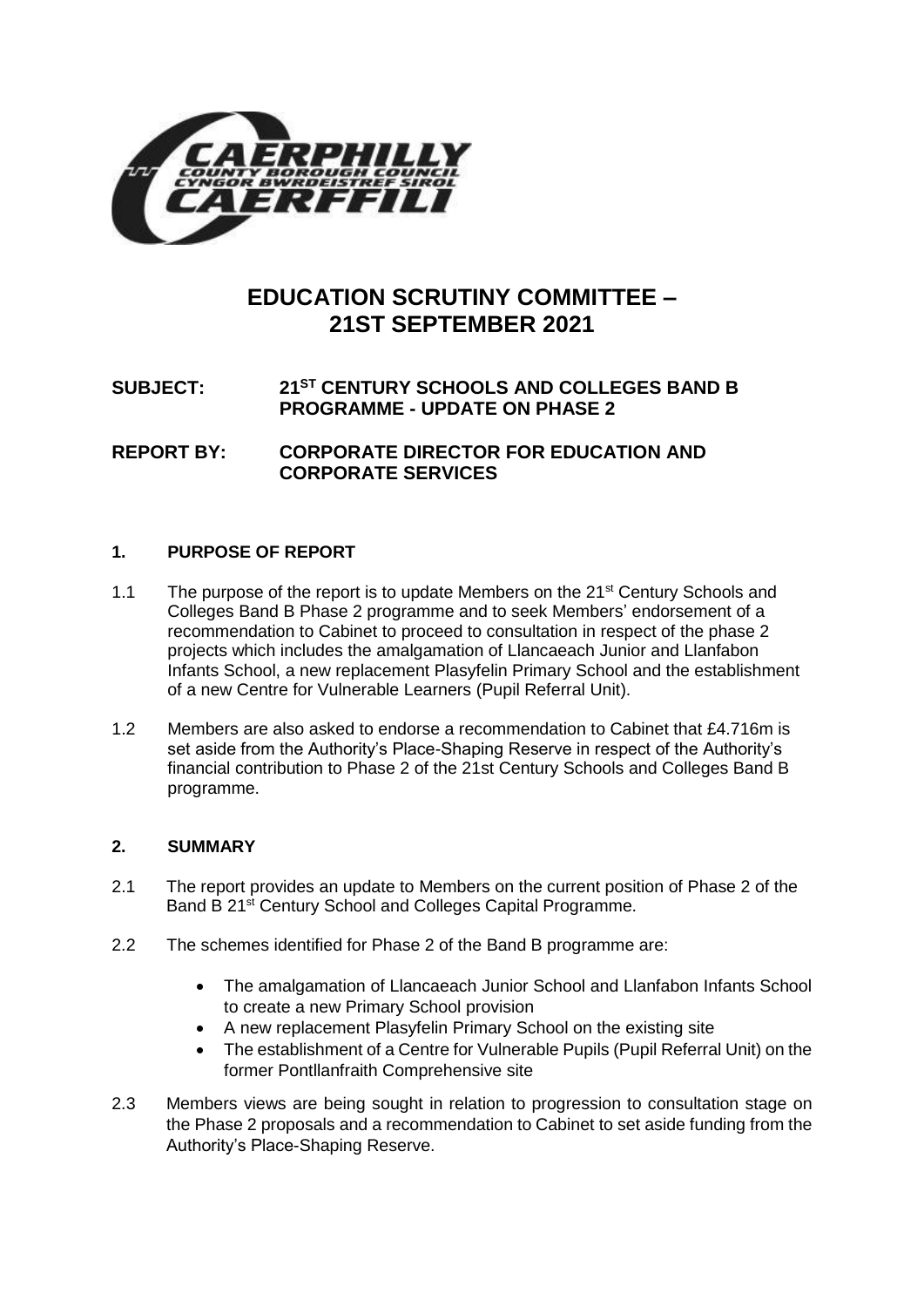2.4 Officers will ensure that Members are updated on a regular basis in relation to all aspects of the proposals e.g. financial, business case, ministerial approval, consultation process etc.

### **3. RECOMMENDATIONS**

- 3.1 Prior to a report being presented to Cabinet Members are asked to:
	- a) Note the contents in this report
	- b) Endorse the recommendation to proceed to consultation on the proposal for the amalgamation of Llancaeach Junior School and Llanfabon Infants School in line with the requirements of the Welsh Government's School Organisation Code 2018
	- c) Endorse the consultation process outlined in 5.4.3 and 5.5.4 in respect of Plasyfelin Primary School and the Centre for Vulnerable Learners that are not subject to the Statutory requirements of the Welsh Government School Organisation Code 2018
	- d) Endorse a recommendation that £4.716m is set aside from the Authority's Place-Shaping Reserve in respect of the Authority's financial contribution to Phase 2 of the 21st Century Schools and Colleges Band B programme.

### **4. REASONS FOR THE RECOMMENDATIONS**

- 4.1 To ensure Members are updated on the progress of Phase 2 of the  $21^{st}$  Century Schools and Colleges Capital Band B programme
- 4.2 To seek Members endorsement to proceed to consultation stage and assist the Council in discharging its duties in line with the requirements of the Welsh Government's School Organisation Code 2018 where this statutory legislation applies.
- 4.3 To ensure that funding is earmarked in relation to the Authority's financial contribution to the programme.

### **5. THE REPORT**

#### 5.1 **Band B**

- 5.1.1 The key aims of the 21st Century Schools and Colleges Band B investment programme, outlined by Welsh Government, is to:
	- Reduce the number of poor condition schools.
	- Ensure that we have the right size schools in the right location, providing enough places to deliver Welsh and English medium education.
	- Ensure the effective and efficient use of the educational estate for use by both Schools and the wider Community.

#### **5.2 Band B Phase 2**

5.2.1 The schemes identified as part of Phase 2 of the Band B programme include the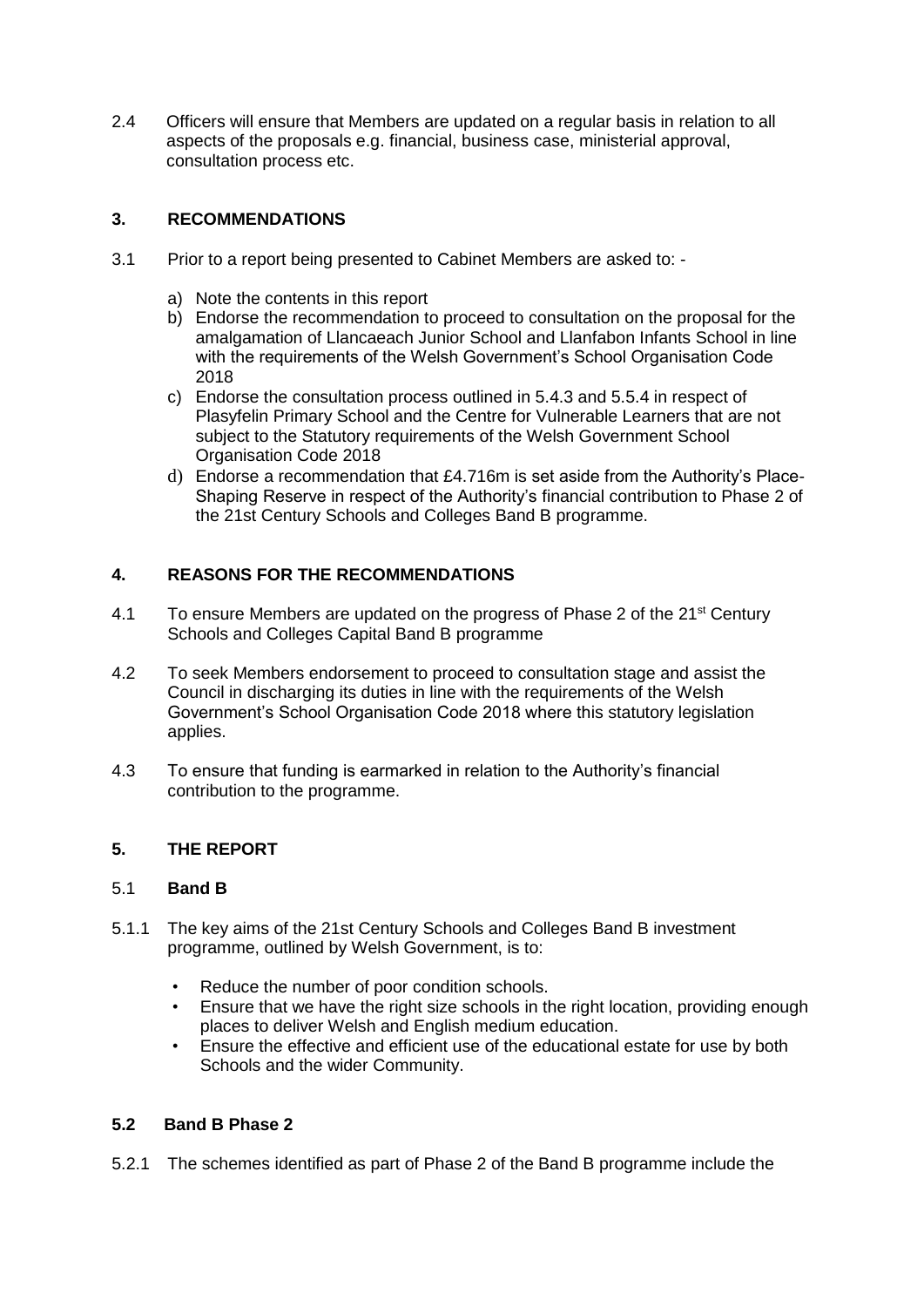adaption and refurbishment of the old grammar school building on the former Pontllanfraith High School site to accommodate a Centre for Vulnerable Learners (Pupil Referral Unit), the amalgamation of Llancaeach Junior and Llanfabon Infants school via the expansion of the existing Llanfabon Infants site to accommodate 275 pupils plus nursery, and a new build replacement Plas-y-felin Primary school in the grounds of the existing school site to accomodate 420 pupils plus nursery.

### 5.3 **Phase 2 - Llancaeach Junior School and Llanfabon Infants School**

- 5.3.1 The proposal relates to the amalgamation of Llancaeach Junior School and Llanfabon Infants School via the expansion and refurbishment of the existing Llanfabon Infants site to accomodate the new 3-11 Primary School provision with places for 275 pupils plus nursery.
- 5.3.2 The School Organisation Code 2018 applies to proposals in respect of maintained schools as defined by Section 98 or the School Standards and Organisation (Wales) Act 2013 and provides clear statutory guidance as to the processes that need to be adhered to for this proposal by the Education Directorate when progressing a proposal.
- 5.3.3 The statutory process that must be followed is outlined below subject to Cabinet approval to move to consultation:
	- Due to the nature of the scheme a consultation process as per the statutory guidance provided in the School Organisation Code 2018 will be undertaken.
	- A 'Consultation Document' will be published, and consultees as prescribed in the School Organisation Code 2018 will have the opportunities to express their views on the proposal during the consultation period.
	- Children and Young People's views will also be captured to ensure the 'pupil voice' is included as part of the process.
	- A 'Consultation Report' will be produced summarising the views received and presented to Education Scrutiny Committee to endorse the recommendations and then to Cabinet for approval to progress to Statutory Notice.
	- A 'Statutory Notice' will be published for a 28 day period where formal written objections may be submitted by prescribed consultees as outlined in the School Organisation Code 2018
	- An 'Objection Report' will be presented to Scrutiny summarising the concerns and Members will be asked to endorse the recommendations to Cabinet to proceed to Full Business Case
	- Property Services to undertake full planning application process including formal consultation as per planning guidance
	- Full Business Case submission to Welsh Government for final review and approval at Welsh Government's Business Case Scrutiny Group and Programme Investment Panel

### 5.4 **Phase 2 - Plasyfelin Primary School**

5.4.1 The proposal relates to a new and enlarged replacement school for Plasyfelin Primary School to be situated within the current grounds of the existing school site to include increased accommodation for up to 420 pupils plus nursery provision and also additional multi-use sporting and facilities available for use by the school and the wider community. This proposal will ensure future projected demand can be met within the area and to update a facility to provide a fit for purpose 21<sup>st</sup> Century facility.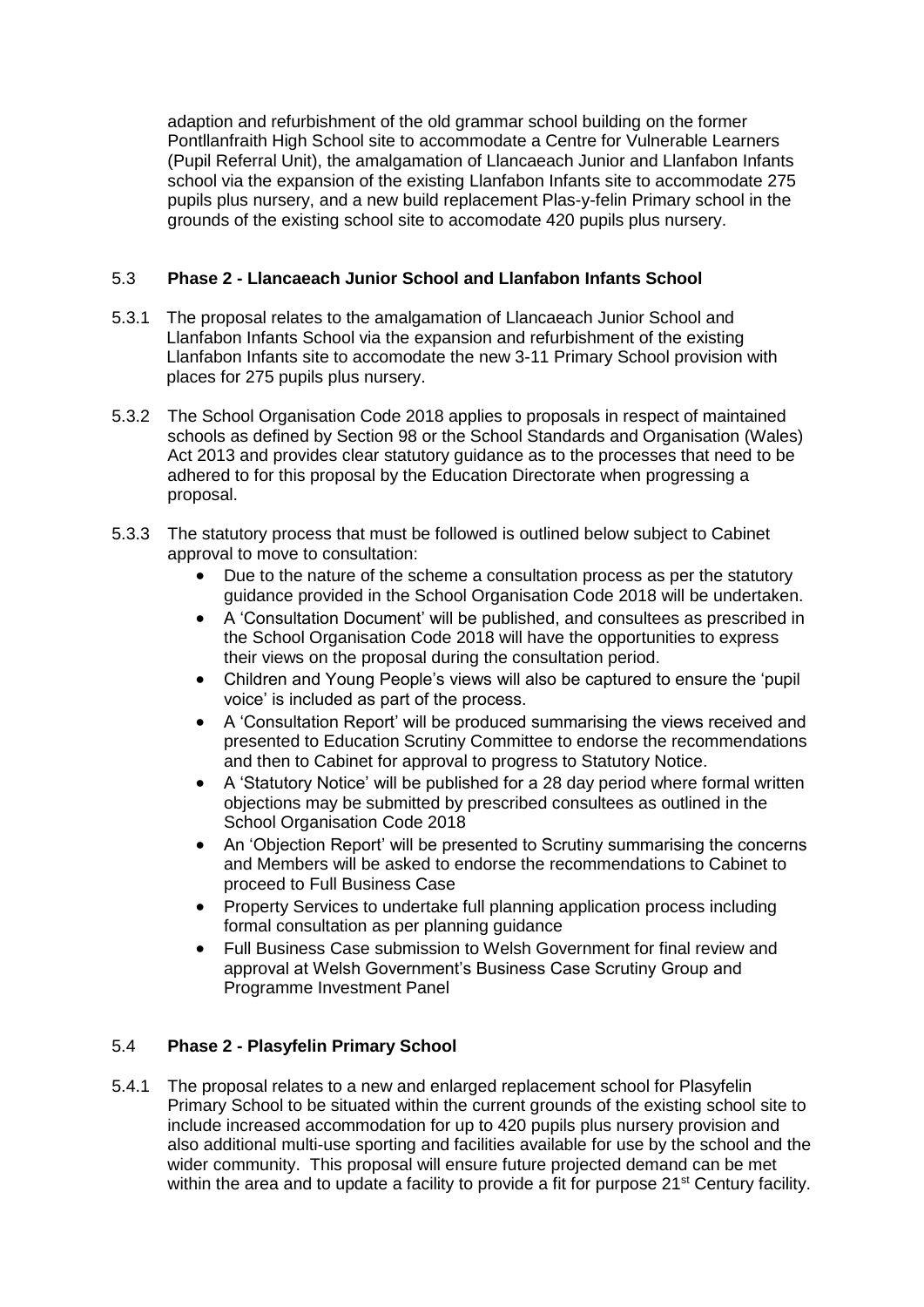- 5.4.2 The proposal for Plasyfelin Primary School is exempt from the consultation processes outlined in line School Organisation Code 2018 and the School Standards and Organisation (Wales) Act 2013. Plasyfelin Primary School is classified as a community school under the code, however the requirement to consult under the code does not apply to proposals where a main entrance of the school on its new site would be under 1 mile from the current site and the enlargement is less than 25% of the current capacity, both of which apply in this case.
- 5.4.3 The proposed process to be followed is outlined below subject to Cabinet approval:
	- Due to the nature of the scheme, there is no need to undertake a formal period of consultation as per the statutory guidance provided in the School Organisation Code 2018. However, engagement with the school as well as the wider community will be undertaken throughout the process in line with the Authority's Consultation and Engagement framework.
	- Property Services to undertake full planning application process including formal consultation as per planning guidance
	- Full Business Case submission to Welsh Government for final review and approval at Welsh Government's Business Case Scrutiny Group and Programme Investment Panel

### 5.5 **Phase 2 - Centre for Vulnerable Learners**

- 5.5.1 The proposal is to adapt and refurbish the old grammar school building on the former Pontllanfraith High School site and develop bespoke sporting provision and facilities for pupils which will also be available for the wider community outside of school hours.
- 5.5.2 For the purposes of reporting to Welsh Government, the Centre for Vulnerable Learners will be referred to in all correspondence to Welsh Government and supporting documentation as a Pupil Referral Unit.
- 5.5.3 Pupil Referral Units are exempt from the consultation processes outlined in line School Organisation Code 2018 and the School Standards and Organisation (Wales) Act 2013.
- 5.5.4 The proposed process to be followed is outlined below subject to Cabinet approval
	- Due to the nature of the scheme, there is no need to undertake a formal period of consultation as the statutory guidance provided in the School Organisation Code 2018 does not apply in this instance. However, engagement with relevant agencies as well as the wider community will be undertaken throughout the process in line with the Authority's Consultation and Engagement framework.
	- Property Services to undertake full planning application process including formal consultation as per planning guidance
	- Full Business Case submission to Welsh Government for final review and approval at Welsh Government's Business Case Scrutiny Group and Programme Investment Panel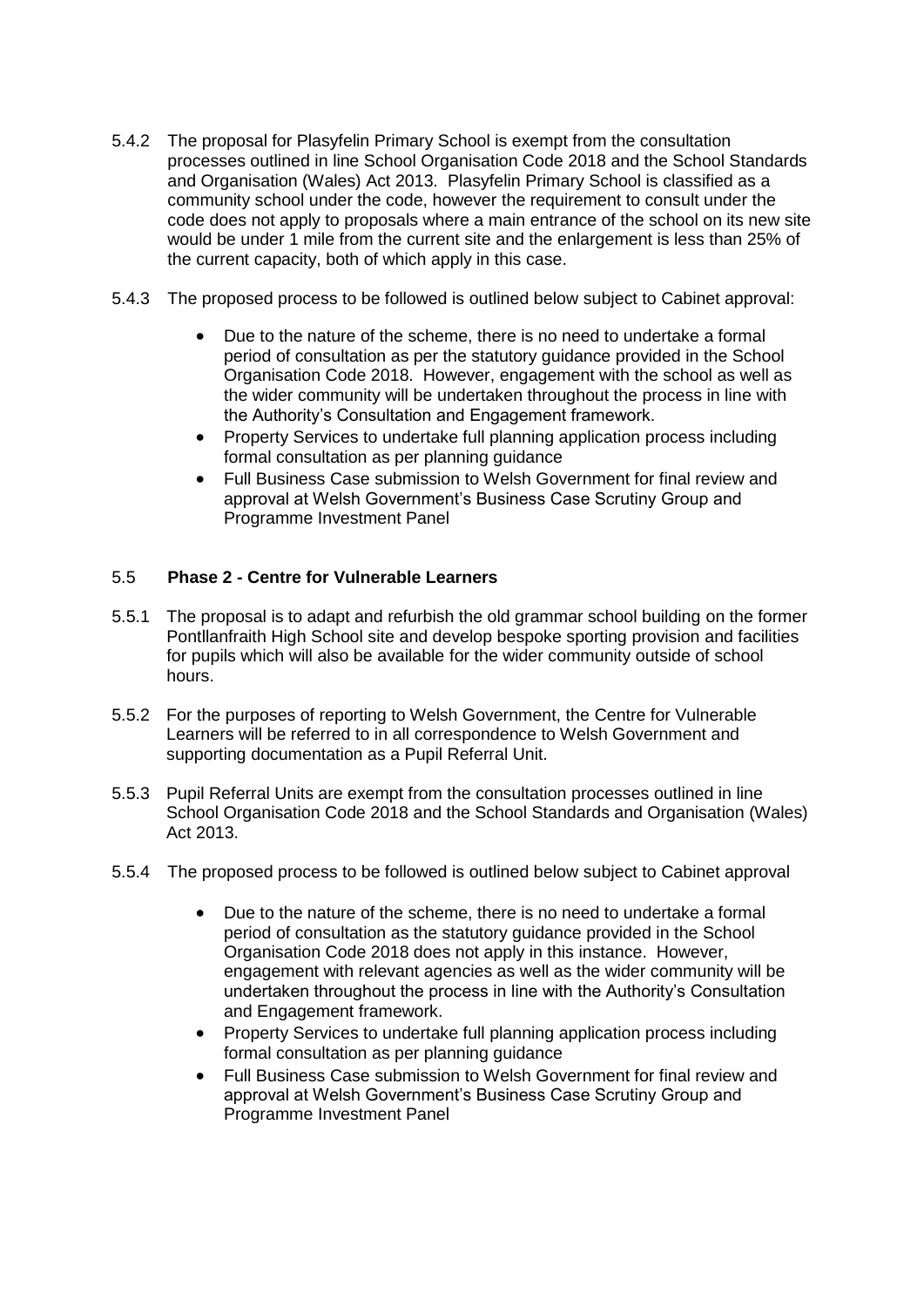#### 5.6 **Current Phase 2 Position**

- 5.6.1 Phase 2 of the 21<sup>st</sup> Century Schools Band B programme was agreed by Cabinet at their meeting on the 7<sup>th</sup> April 2021.
- 5.6.2 Outline Business Cases were submitted to Welsh Government for each respective proposal outlined above and reviewed by Welsh Government through a Business Case Scrutiny Group and Programme Investment Panel.
- 5.6.3 Welsh Government and Minister for Education have approved the Outline Business Case for the above Phase 2 projects
- 5.6.4 In order to progress to Full Business Case, consultation exercises are required. This consultation is scheduled to commence October 2021 subject to Cabinet approval.
- 5.6.5 The School Standards and Organisation (Wales) Act 2013 requires that the Welsh Ministers issue a School Organisation Code. The Code imposes requirements in accordance with which relevant bodies including local authorities must act when bringing forward proposals in respect of maintained schools as defined at Section 98 of the 2013 Act. That is a school in Wales, which is a community, foundation or voluntary school, a community special school or a maintained nursery school.
- 5.6.6 The consultation process will proceed in line with the requirements of Welsh Government Statutory Code document no 011/2018 - School Organisation Code 2nd Edition 2018 where exemptions do not apply
- 5.6.7 The proposals for the Centre for Vulnerable Learners (Pupil Referral Unit) and Plasyfelin Primary School are exempt from the requirements to consult under the School Organisation Code 2018. However, for the purposes of progressing this proposal and to enable transparent, balanced and open decision making, utilising the "Spectrum of Engagement" approach, an appropriate level of engagement in informing and consulting stakeholders will be undertaken, mirroring the equivalent processes outlined in Section 3 of the School Organisation Code 2018 only.
- 5.6.8 A prescribed list of recipients as outlined in the code will be written to. A consultation document will be published in both hardcopy and electronically via the Authority's website based on the preferred option as evidenced from the options appraisal for each project. Reasonable access to information will be promoted from an Equalities perspective and other formats will be made available on request.
- 5.6.9 The consultation period will be for 42 days (with at least 20 of these being school days) to provide adequate time for consideration and response and conscientious consideration will be given to any responses received.
- 5.6.10 The principles of engagement outlined in the Local Authority's Consultation and Engagement Framework 2020 will also be acknowledged and the project team will engage with any additional 'interested parties' as required.
- 5.6.11 Following the consultation period, a consultation/briefing report along with any responses received will be collated and reported back to Members for full consideration prior to proceeding to Full Business Case.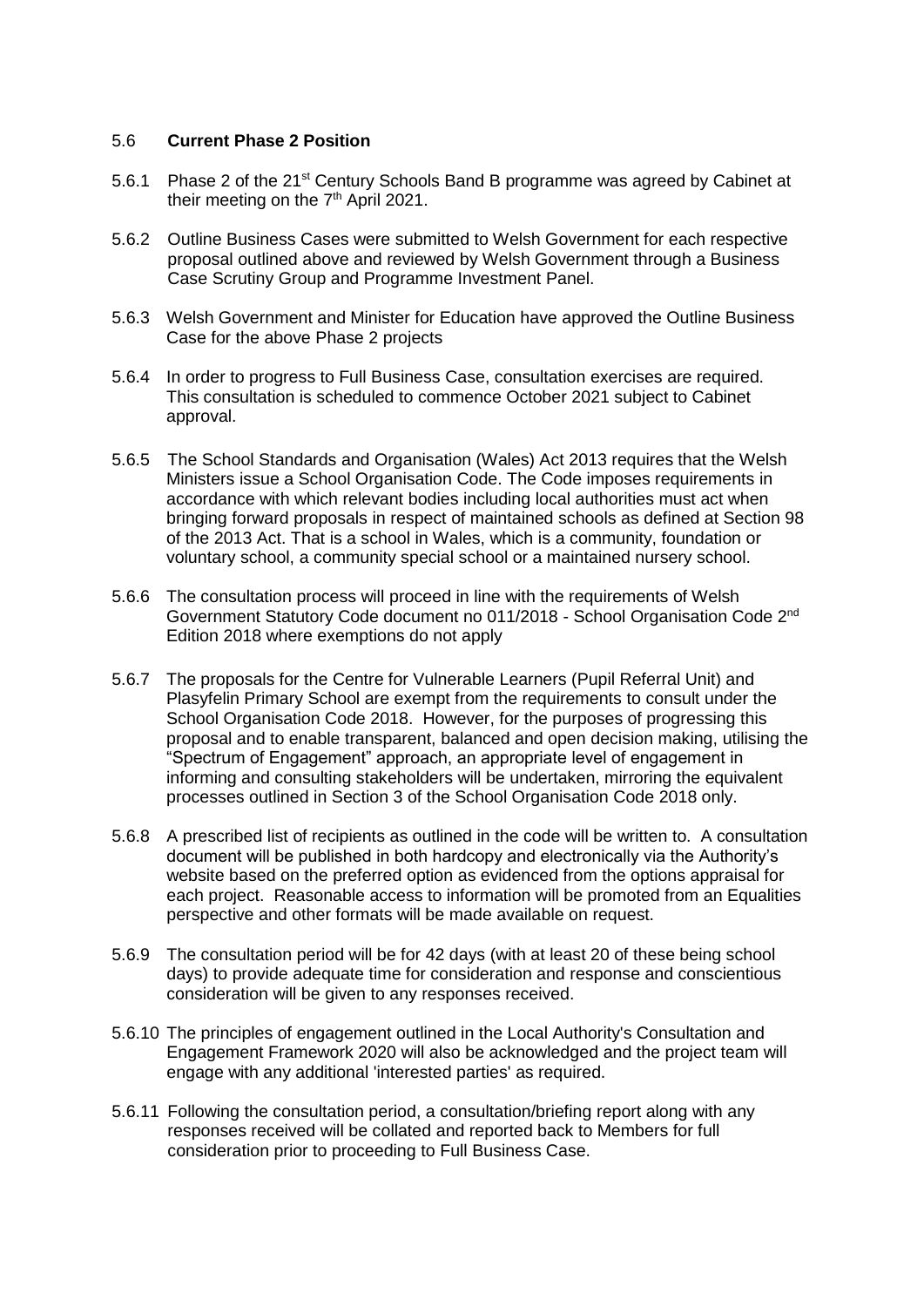5.6.12 Pursuant to Section 3.3 of the School Organisation Code 2018, there is no requirement to hold face-to-face consultation meetings. Furthermore, in line with the COVID-19 guidance provided by Welsh Government to reduce social interaction between people in order to reduce the transmission of coronavirus, the 21<sup>st</sup> Century Schools team will engage consultees through appropriate channels to ensure the dissemination of information and provision of a suitable platform for the consultees to make their views known is made available.

#### 5.7 **Conclusion**

Members are asked to note the information provided for each proposal in sections 5.3, 5.4 and 5.5 and endorse the recommendation to proceed to consultation stage following the process for each respective proposal as outlined above.

#### **6. ASSUMPTIONS**

6.1 No assumptions have been made in relation to this report.

### **7. SUMMARY OF INTEGRATED IMPACT ASSESSMENT**

7.1 A full Integrated Impact Assessment (IIA) has been completed in relation to each proposal to ensure compliance with the socio-economic duty, Sections 1 to 3 of Equality Act 2010 that came into force on the 1<sup>st</sup> April 2021.

[https://www.caerphilly.gov.uk/CaerphillyDocs/IIA/centre-for-vulnerable-learners](https://www.caerphilly.gov.uk/CaerphillyDocs/IIA/centre-for-vulnerable-learners-sep2021)[sep2021](https://www.caerphilly.gov.uk/CaerphillyDocs/IIA/centre-for-vulnerable-learners-sep2021)

[https://www.caerphilly.gov.uk/CaerphillyDocs/IIA/llancaeach-junior-llanfabon-infants](https://www.caerphilly.gov.uk/CaerphillyDocs/IIA/llancaeach-junior-llanfabon-infants-schools-sep202)[schools-sep202](https://www.caerphilly.gov.uk/CaerphillyDocs/IIA/llancaeach-junior-llanfabon-infants-schools-sep202)

<https://www.caerphilly.gov.uk/CaerphillyDocs/IIA/plasyfelin-primary-school-sep2021>

#### **8. FINANCIAL IMPLICATIONS**

8.1 Phase 2 of the 21st Century Schools and Colleges Band B programme, currently totals £18,500,000. The Authority's contribution within this sum is £5,925,000 as detailed below.

| Project Name:                     | <b>LA Contribution</b> | WG contribution | <b>Total Funding</b> |
|-----------------------------------|------------------------|-----------------|----------------------|
| Centre for Vulnerable<br>Learners | £1,375,000 (25%)       | £4,125,000      | £5,500,000           |
| Llancaeach/Llanfabon              | £1,400,000 (35%)       | £2,600,000      | £4,000,000           |
| <b>Plasyfelin Primary</b>         | £3,150,000 (35%)       | £5,850,000      | £9,000,000           |

8.2 The Authority's contribution will be met from the remaining funding of £1.209m already earmarked for 21<sup>st</sup> Century Schools and through the proposed earmarking of a further sum of £4.716m from the Authority's Place-Shaping Reserve.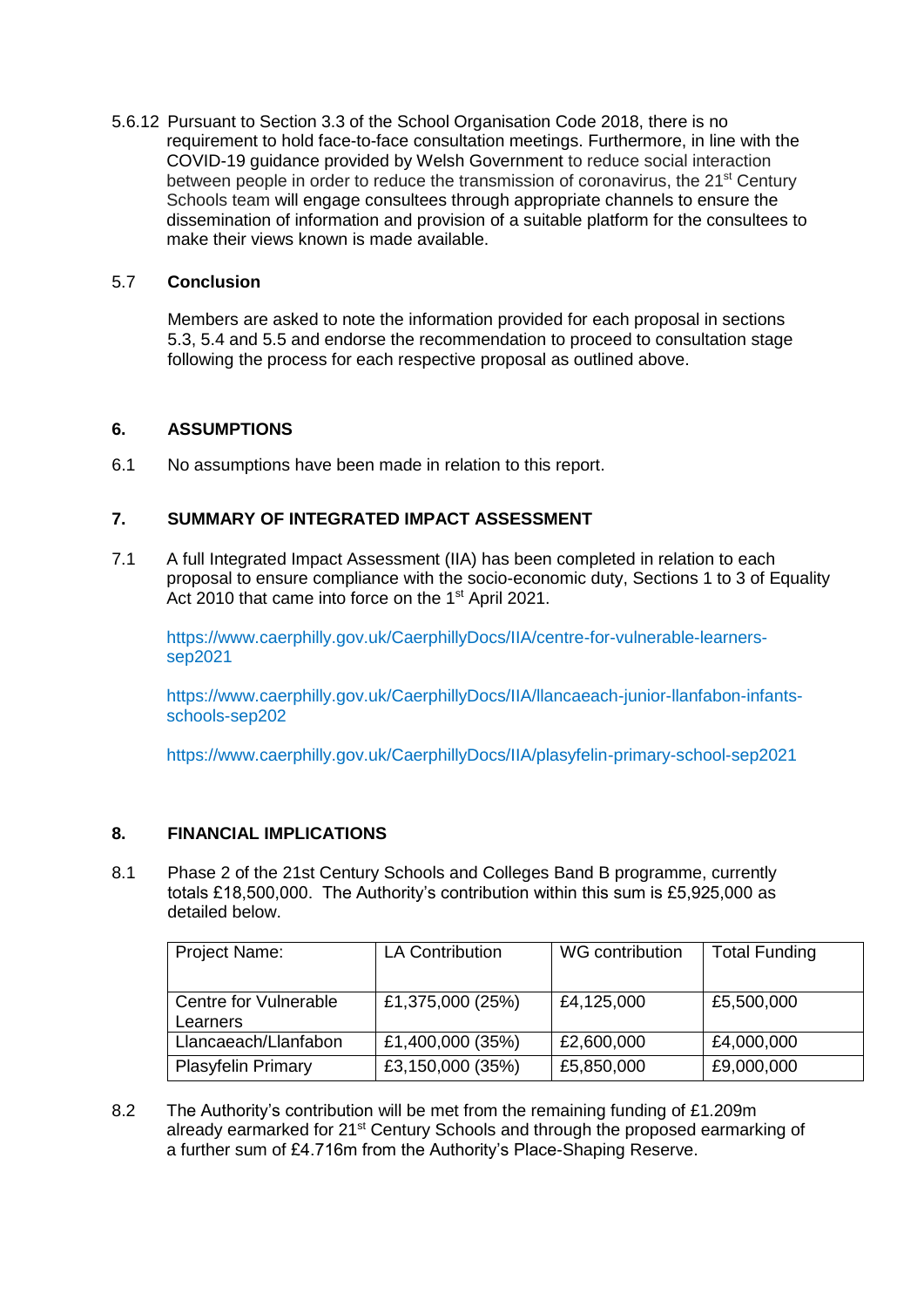- 8.3 The Welsh Government Grant allocation for individual projects within the 21st Century Schools Band B programme is calculated consistently across Wales using the Building Bulletin regultions BB98 - Secondary, BB99 – Primary and BB104 – Special/Pupil Referral Units. There are a number different elements which have been included in the calculations provided for each of the Phase 2 proposals, which include:
	- Proposed standard price per square metre
	- Furniture fitting and equipment per pupil
	- ICT per pupil
- 8.4 Largely due to a combination of the impact of Covid-19 and Brexit there are currently significant inflationary increases within the construction sector. This is being kept under close review but the current projected costs for the 21<sup>st</sup> Century Schools Programme will be subject to change. Members will be updated further as matters progress.

### **9. PERSONNEL IMPLICATIONS**

9.1 This will be dependent on specific proposals and will be considered as part of the consultation process.

#### **10. CONSULTATIONS**

10.1 The draft report was distributed as detailed below. All comments received have been reflected in this version of the report.

#### **11. STATUTORY POWER**

- 11.1 School Organisation Code 2018 (Welsh Government) School Standards & Organisation (Wales) Act 2013
- Author: Andrea West, 21<sup>st</sup> Century Schools Manager
- Consultees: Christina Harrhy, Chief Executive Richard Edmunds, Corporate Director of Education and Corporate Services Dave Street, Corporate Director, Social Services Mark S Williams, Corporate Director for Economy and Environment Councillor Ross Whiting, Cabinet Member, Learning and Leisure Councillor Teresa Parry, Chair of Education Scrutiny Committee Councillor Carol Andrews, Vice Chair of Education Scrutiny Committee Steve Harris, Head of Financial Services and S151 Officer Keri Cole, Chief Education Officer Sue Richards, Head of Education Planning and Strategy / Head of **Transformation** Sarah Ellis, Lead for Inclusion & ALN Sarah Mutch, Early Years Manager Paul Warren, Strategic Lead for School Improvement Jane Southcombe, Financial Services Manager Lynne Donovan, Head of People Services